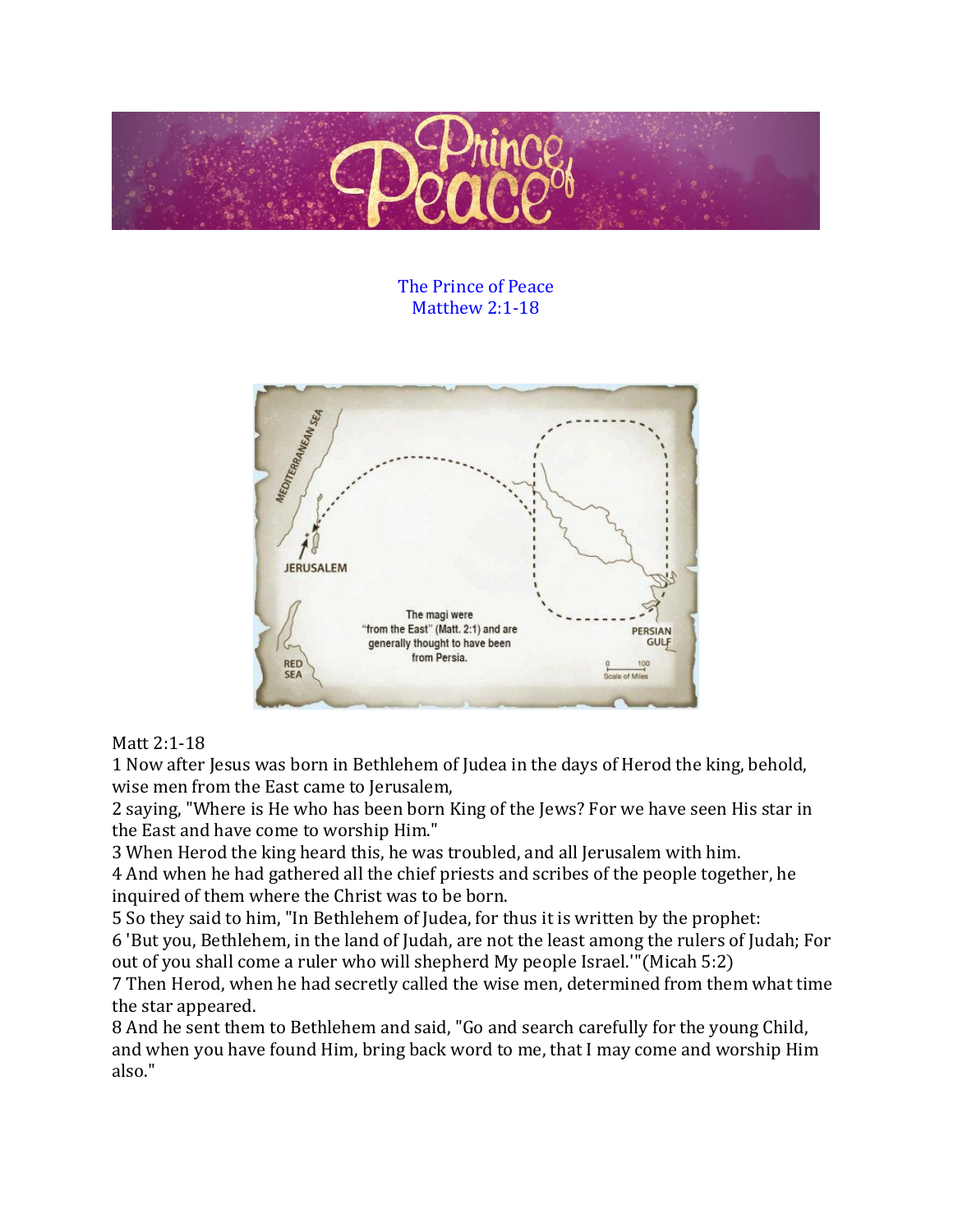9 When they heard the king, they departed; and behold, the star which they had seen in the East went before them, till it came and stood over where the young Child was.

10 When they saw the star, they rejoiced with exceedingly great joy.

11 And when they had come into the house, they saw the young Child with Mary His mother, and fell down and worshiped Him. And when they had opened their treasures, they presented gifts to Him: gold, frankincense, and myrrh.

12 Then, being divinely warned in a dream that they should not return to Herod, they departed for their own country another way.

13 Now when they had departed, behold, an angel of the Lord appeared to Joseph in a dream, saying, "Arise, take the young Child and His mother, flee to Egypt, and stay there until I bring you word; for Herod will seek the young Child to destroy Him."

14 When he arose, he took the young Child and His mother by night and departed for Egypt, 15 and was there until the death of Herod, that it might be fulfilled which was spoken by the Lord through the prophet, saying, "Out of Egypt I called My Son."(Hosea 11:1)

16 Then Herod, when he saw that he was deceived by the wise men, was exceedingly angry; and he sent forth and put to death all the male children who were in Bethlehem and in all its districts, from two years old and under, according to the time which he had determined from the wise men.

17 Then was fulfilled what was spoken by Jeremiah the prophet, saying:

18 "A voice was heard in Ramah, lamentation, weeping, and great mourning, Rachel weeping for her children, refusing to be comforted, because they are no more." NKJV

The bible makes no sense unless you understand God's plan for His creation. His plan is to…

- Rule His creation (Isaiah 9:6-7)
- Redeem His creation (Isaiah 53:5-6)
- Restore His creation (Isaiah 9:5)
- 1. God allows what He hates to accomplish His plan.
- God allowed Satan to tempt man.
- God allowed man to fall into sin.
- God allowed sin to corrupt His creation.
- God allowed Israel to rebel against His rule.
- God allowed Israel to be ruled by the Romans.
- God allowed Herod to be appointed by the Romans to rule over Israel.
- God allowed Herod to slaughter innocent children.

God allows what He hates to accomplish His plan.

- 2. God moves kings and stars to accomplish His plan.
- God sent idolatrous Kings to rule over Israel.
- God sent Israel into exile into the east.
- God sent prophets to speak to pagan Kings and their officials.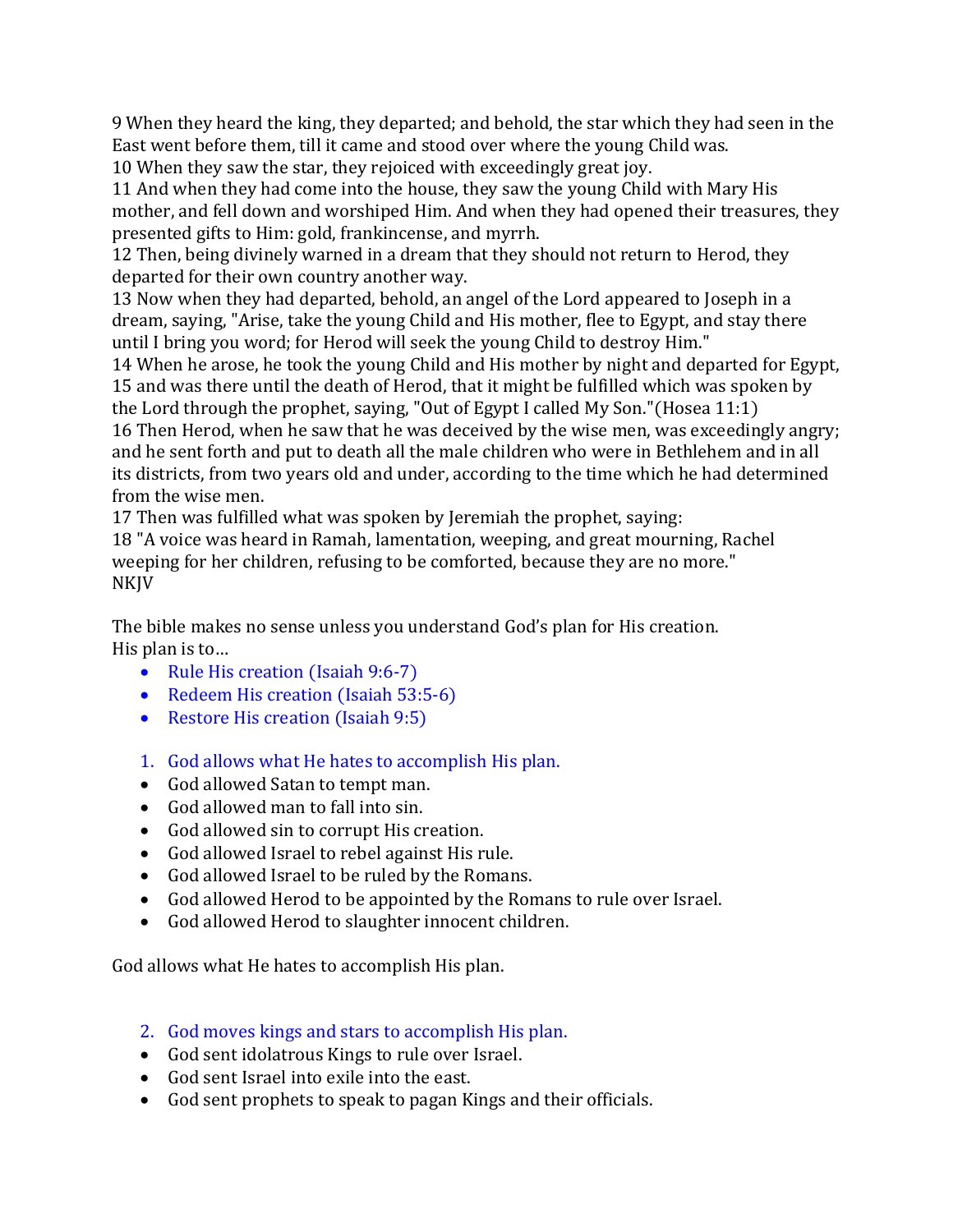- God sent the people of Israel back to the land of Israel through pagan Kings.
- God sent a star to guide men from the east to Jesus.

God moves kings and stars to accomplish His plan.

- 3. God provides everything that is needed to accomplish His plan.
- God sent the wise men prophecies to guide them to Jesus.(Daniel 9:
- God sent the wise men a star to guide them to Jesus.
- God sent the wise men with gifts to provide for Jesus.
- God sent the wise men a dream to guide them out of Israel.
- God sent Joseph a dream to guide him out of Israel.

God provides everything that is needed to accomplish His plan.

God's plan for your life. His plan is to…

- Rule you (Romans 10:9)
- Redeem you (Romans 5:8)
- Restore you (Romans 8:28-29)

You are the star that He wants to use to guide others to Jesus! (Matthew 4:19; Matthew 5:14-16; Matthew 28:19-20)

To cooperate with God…

- You must yield to His plan
- You must trust Him
- 1. You must believe that He allows what He hates to accomplish His plan in your life.
- 2. You must believe that He will move kings and stars to accomplish His plan in your life.
- 3. You must believe that He will provide everything you need to accomplish His plan.

Will you yield to His plan? Will you trust Him?

Micah 5:2

2 "But you, Bethlehem Ephrathah, though you are little among the thousands of Judah, Yet out of you shall come forth to Me The One to be Ruler in Israel, Whose goings forth are from of old, From everlasting." NKJV

Hosea 11:1 "When Israel was a child, I loved him, And out of Egypt I called My son. NKJV Jeremiah 31:15